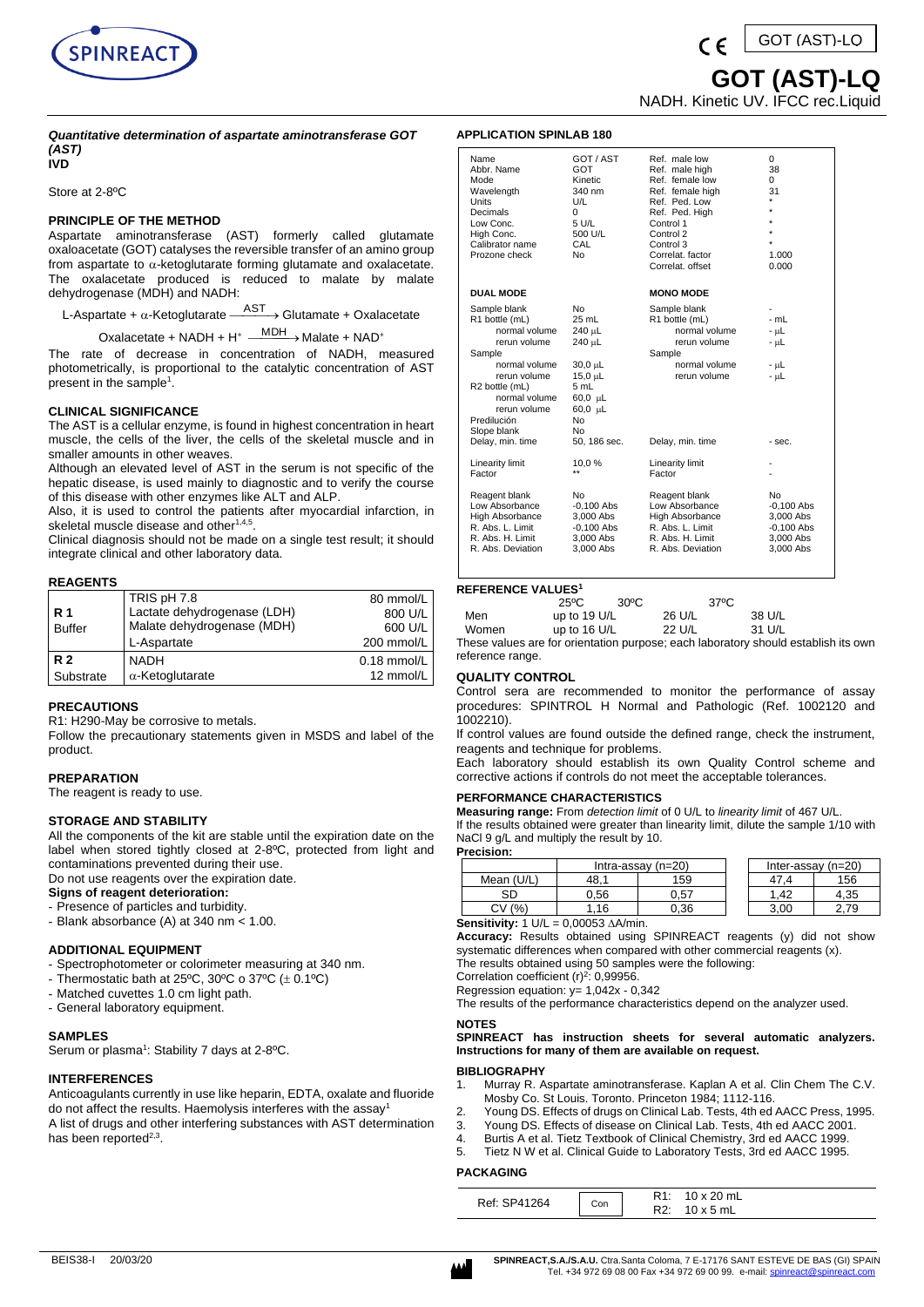

#### **Determinación cuantitativa de aspartato aminotransferasa GOT (AST) IVD**

Conservar a 2-8ºC

# **PRINCIPIO DEL MÉTODO**

La aspartato aminotransferasa (AST) inicialmente llamada transaminasa glutamato oxaloacética (GOT) cataliza la transferencia reversible de un grupo amino del aspartato al  $\alpha$ -cetoglutarato con formación de glutamato y oxalacetato. El oxalacetato producido es reducido a malato en presencia de malato deshidrogenasa (MDH) y NADH:

L-Aspartato +  $\alpha$ -Cetoglutarato  $\xrightarrow{\rm AST}$  > Glutamato + Oxalacetato

Oxalacetato + NADH + H<sup>+</sup> MDH > Malato + NAD<sup>+</sup>

La velocidad de disminución de la concentración de NADH en el medio, determinada fotométricamente, es proporcional a la concentración catalítica de AST en la muestra ensayada<sup>1</sup>.

## **SIGNIFICADO CLÍNICO**

La AST es una enzima intracelular, se encuentra en niveles altos en el músculo del corazón, las células del hígado, las células del músculo esquelético y en menores cantidades en otros tejidos.

Aunque un nivel elevado de AST en suero no es específico de enfermedad hepática se emplea principalmente para su diagnóstico y seguimiento, junto con otras enzimas como la ALT y ALP. También se emplea en el control post-infarto, en pacientes con desórdenes del músculo esquelético, y en otras afecciones<sup>1,4,5</sup>.

El diagnóstico clínico debe realizarse teniendo en cuenta todos los datos clínicos y de laboratorio.

## **REACTIVOS**

|                | TRIS pH 7,8                  | 80 mmol/L     |
|----------------|------------------------------|---------------|
| R 1            | Lactato deshidrogenasa (LDH) | 800 U/L       |
| Tampón         | Malato deshidrogenasa (MDH)  | 600 U/L       |
|                | L-Aspartato                  | 200 mmol/L    |
| R <sub>2</sub> | <b>NADH</b>                  | $0.18$ mmol/L |
| Substrato      | $\alpha$ -Cetoglutarato      | 12 mmol/L     |

#### **PRECAUCIONES**

R1: H290-Puede ser corrosivo para los metales. Seguir los consejos de prudencia indicados en la FDS y etiqueta del producto.

# **PREPARACIÓN**

Reactivo listo para su uso.

#### **CONSERVACIÓN Y ESTABILIDAD**

Todos los componentes del kit son estables, hasta la fecha de caducidad indicada en la etiqueta, cuando se mantienen los frascos bien cerrados a 2- 8ºC, protegidos de la luz y se evita su contaminación.

No usar reactivos fuera de la fecha indicada. **Indicadores de deterioro de los reactivos:**

Presencia de partículas y turbidez.

- Absorbancias del Blanco a 340 < 1,00.
- **MATERIAL ADICIONAL**

- Espectrofotómetro o analizador para lecturas a 340 nm.
- Baño termostatable a 25°C, 30°C ó 37°C ( $\pm$  0,1°C)
- Cubetas de 1,0 cm de paso de luz.
- Equipamiento habitual de laboratorio.

#### **MUESTRAS**

Suero o plasma<sup>1</sup>. Estabilidad de la muestra: 7 días a 2-8°C.

#### **INTERFERENCIAS**

Los anticoagulantes de uso corriente como la heparina, EDTA oxalato o fluoruro no afectan los resultados. La hemólisis interfiere con la determinación<sup>1</sup>.

Se han descrito varias drogas y otras substancias que interfieren en la determinación de la AST<sup>2,3</sup>.

#### **CONTROL DE CALIDAD**

Es conveniente analizar junto con las muestras sueros control valorados: SPINTROL H Normal y Patológico (Ref. 1002120 y 1002210).

Si los valores hallados se encuentran fuera del rango de tolerancia, se debe revisar el instrumento, los reactivos y la técnica.

Cada laboratorio debe disponer su propio Control de Calidad y establecer correcciones en el caso de que los controles no cumplan con las tolerancias.

 **GOT (AST)-LQ**

GOT (AST)-LQ

NADH. Cinético UV. IFCC rec. Líquido

# **APLICACIÓN AL SPINLAB 180**

| Nombre<br>Nombre abreviado<br>Modo<br>Long. ondas<br><b>Unidades</b><br>Decimales<br>Conc. Inferior<br>Conc. Superior<br>Calibrador<br>Chequeo prozona                                                          | GOT<br><b>GOT</b><br>Cinética<br>340 nm<br>U/L<br>0<br>5 U/L<br>500 U/L<br>CAL<br>No                                                                | Ref. Hombre Inf.<br>Ref. Hombre Sup.<br>Ref. Mujer Inf.<br>Ref. Mujer Sup.<br>Ref. Ped. Inf.<br>Ref. Ped. Sup.<br>Valor pánico bajo<br>Valor pánico alto<br>Control 1<br>Control 2<br>Control 3<br>Factor correl.<br>Offset de correl. | 0 U/L<br>38 U/L<br>0 U/L<br>31 U/L<br>٠<br>$\star$<br>$\star$<br>1,000<br>0,000 |
|-----------------------------------------------------------------------------------------------------------------------------------------------------------------------------------------------------------------|-----------------------------------------------------------------------------------------------------------------------------------------------------|----------------------------------------------------------------------------------------------------------------------------------------------------------------------------------------------------------------------------------------|---------------------------------------------------------------------------------|
| <b>MODO DUAL</b>                                                                                                                                                                                                |                                                                                                                                                     | <b>MODO MONO</b>                                                                                                                                                                                                                       |                                                                                 |
| Blanco muestra<br>Frasco R1 (mL)<br>Vol. normal<br>Vol. repet.<br>Muestra<br>Vol. normal<br>Vol. repet.<br>Frasco R2 (mL)<br>Vol. normal<br>Vol. repet.<br>Predilución<br>Pendiente Blco.<br>Retr., tiempo min. | N <sub>0</sub><br>$25$ mL<br>240 µL<br>240 µL<br>30.0 µL<br>$15.0 \mu L$<br>5 mL<br>$60.0 \mu L$<br>$60.0 \mu L$<br><b>No</b><br>No<br>50, 186 sec. | Blanco muestra<br>Frasco R1 (mL)<br>Vol. normal<br>Vol. repet.<br>Muestra<br>Vol. normal<br>Vol. repet.<br>Retr., tiempo min.                                                                                                          | $-mL$<br>- uL<br>- uL<br>- uL<br>- uL<br>$-$ sec.                               |
| Lim. Linealidad                                                                                                                                                                                                 | 10%                                                                                                                                                 | Lím. Linealidad                                                                                                                                                                                                                        |                                                                                 |
| Factor                                                                                                                                                                                                          | $\star\star$                                                                                                                                        | Factor                                                                                                                                                                                                                                 |                                                                                 |
| Blanco reactivo<br>Absorbancia inf.<br>Absorbancia sup.<br>Lim.Inf. Abs. React.<br>Lim.Sup. Abs. React.<br>Desy, Abs. React.                                                                                    | No<br>$-0.100$ Abs<br>3,000 Abs<br>$-0.100$ Abs<br>3,000 Abs<br>3,000 Abs                                                                           | Blanco reactivo<br>Absorbancia inf.<br>Absorbancia sup.<br>Liminf. Abs. React.<br>LimSup. Abs. React.<br>Desy, Abs. React.                                                                                                             | No<br>$-0.100$ Abs<br>3,000 Abs<br>$-0.100$ Abs<br>3,000 Abs<br>3,000 Abs       |

## **VALORES DE REFERENCIA<sup>1</sup>**

|                | 25°C         | $30^{\circ}$ C | $37^{\circ}$ C |                                                                                 |
|----------------|--------------|----------------|----------------|---------------------------------------------------------------------------------|
| <b>Hombres</b> | Hasta 19 U/L | 26 U/L         | 38 U/L         |                                                                                 |
| Muieres        | Hasta 16 U/L | 22 U/L         | 31 U/L         |                                                                                 |
|                |              |                |                | Estos valores son orientativos. Es recomendable que cada laboratorio establezca |

sus propios valores de referencia.

#### **CARACTERÍSTICAS DEL MÉTODO**

**Rango de medida:** Desde el *límite de detección* 0 U/L hasta el *límite de linealidad* 467 U/L.

Si la concentración de la muestra es superior al límite de linealidad, diluir 1/10 con NaCl 9 g/L y multiplicar el resultado final por 10. **Precisión:**

|             | Intraserie ( $n = 20$ ) |      | Interserie ( $n = 20$ ) |      |      |
|-------------|-------------------------|------|-------------------------|------|------|
| Media (U/L) | 48.                     | 159  |                         |      | 156  |
| SD          | ა.56                    | 0.57 |                         | .42  | 4.35 |
| 0⁄۵<br>C٧   | .16                     | ).36 |                         | 3.00 |      |

**Sensibilidad analítica:** 1 U/L = 0,00053  $\triangle A/min$ .

**Exactitud:** Los reactivos SPINREACT (y) no muestran diferencias sistemáticas significativas cuando se comparan con otros reactivos comerciales (x). Los resultados obtenidos con 50 muestras fueron los siguientes:

Coeficiente de regresión (r)<sup>2</sup>: 0,99956.

Ecuación de la recta de regresión: y= 1,042x - 0,342

Las características del método pueden variar según el analizador utilizado.

#### **NOTAS**

**SPINREACT dispone de instrucciones detalladas para la aplicación de este reactivo en distintos analizadores.** 

#### **BIBLIOGRAFÍA**

- 1. Murray R. Aspartate aminotransferase. Kaplan A et al. Clin Chem The C.V. Mosby Co. St Louis. Toronto. Princeton 1984; 1112-116.
- 2. Young DS. Effects of drugs on Clinical Lab. Tests, 4th ed AACC Press, 1995.
- 3. Young DS. Effects of disease on Clinical Lab. Tests, 4th ed AACC 2001.
- 4. Burtis A et al. Tietz Textbook of Clinical Chemistry, 3rd ed AACC 1999.
- 5. Tietz N W et al. Clinical Guide to Laboratory Tests, 3rd ed AACC 1995.

#### **PRESENTACIÓN**

| Ref: SP41264 | R <sub>1</sub><br>Cont.<br>NI. | 10 x 20 mL<br>$10 \times 5$ mL |  |
|--------------|--------------------------------|--------------------------------|--|
|--------------|--------------------------------|--------------------------------|--|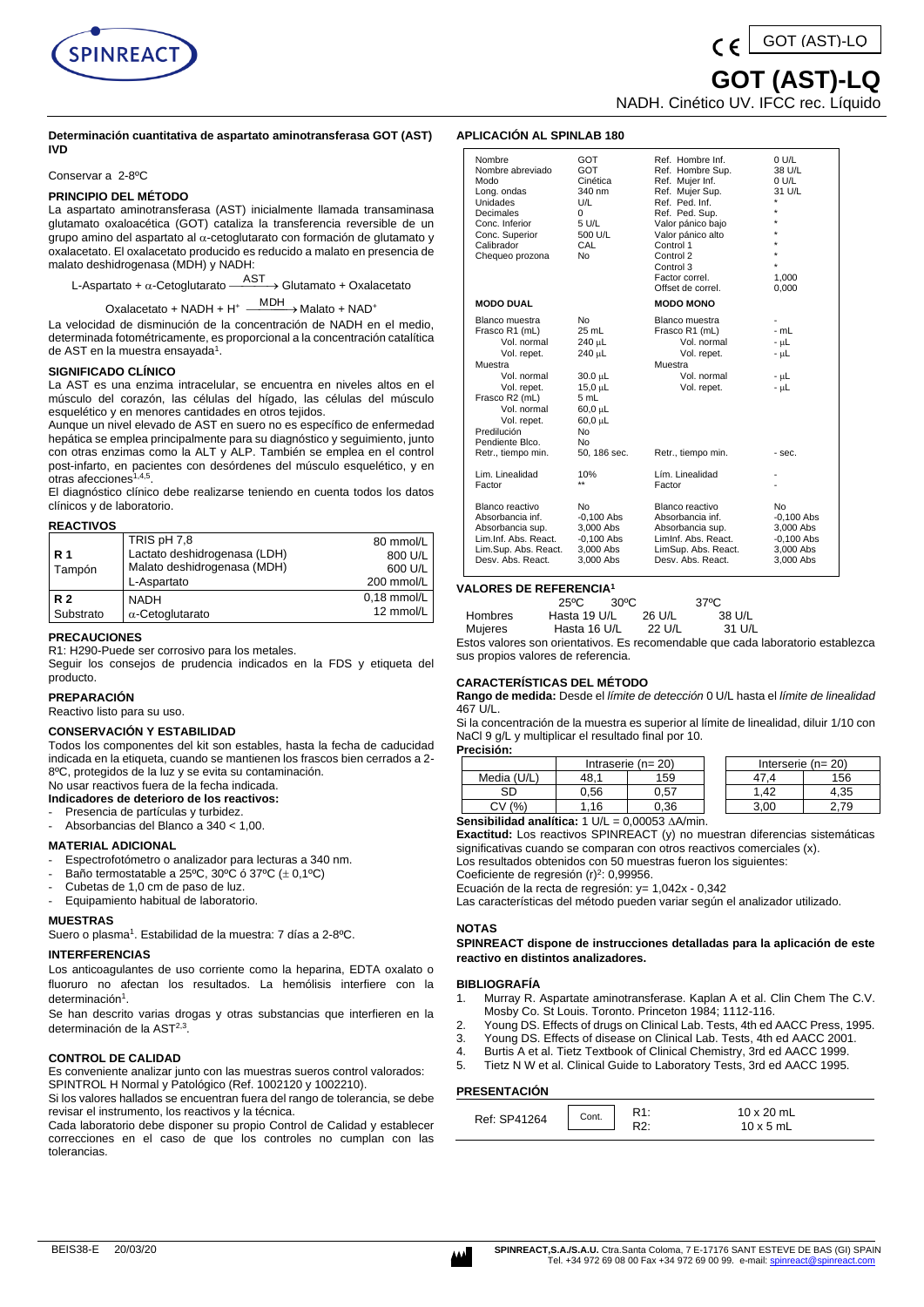

 **GOT (AST)- LQ**

NADH. Cinétique UV. IFCC rec. Liquide

# *Détermination quantitative d'aspartate aminotransférase GOT (AST)* **IVD**

Conserver à 2-8ºC

## **PRINCIPE DE LA METHODE**

L'aspartate aminotransférase (AST) initialement appelée glutamate oxaloacétique (GOT) catalyse le transfert réversible d'un groupe aminé d'aspartate vers l'alpha cétoglutarate avec formation de glutamate et d'oxalacétate. L'oxalacétate déshydrogénase (MDH) et NADH:

L-Aspartate +  $\alpha$ -Cétoglutarate  $-$ AST Glutamate + Oxalacétate

Oxalacétate + NADH + H<sup>+</sup>  $\frac{MDH}{\longrightarrow}$ Malte + NAD<sup>+</sup>

La vitesse de réduction de la concentration en NADH au centre, déterminée par photométrie, est proportionnelle à la concentration catalytique en AST de l'échantillon testé<sup>1</sup>.

# **SIGNIFICATION CLINIQUE**

L'AST est une enzyme intracellulaire, qui se trouve en grandes quantités dans le muscle du cœur, les cellules du foie, les cellules du muscle squelettique et en moindres quantités dans les autres tissus. Même si un niveau élevé d'AST dans le sérum n'est pas caractéristique d'une maladie hépatique, l'AST est principalement utilisée pour le diagnostic et le suivi, en parallèle d'autres enzymes telles que l'ALT et l'ALP. L'AST est aussi employée dans le contrôle post-infarctus, chez les patients souffrant de troubles du muscle squelettique, ainsi que dans d'autres cas<sup>1, 4,5</sup>.

Le diagnostic clinique doit être réalisé en tenant compte des données cliniques et de laboratoire.

## **REACTIFS**

|                  | TRIS pH 7.8                  | 80 mmol/L     |
|------------------|------------------------------|---------------|
| <b>R</b> 1       | Lactate déshydrogénase (LDH) | 800 U/L       |
| Tampon           | Malte déshydrogénase (MDH)   | 600 U/L       |
|                  | L-Aspartate                  | 200 mmol/L    |
| R <sub>2</sub>   | <b>NADH</b>                  | $0.18$ mmol/L |
| <b>Substrats</b> | $\alpha$ -Cétoglutarate      | 12 mmol/L     |
|                  |                              |               |

## **PRECAUTIONS**

R1 : H290- Peut être corrosif pour les métaux.

Suivez les conseils de prudence donnés en SDS et étiquette.

#### **PREPARATION**

Tous les réactifs sont prêts à l'emploi.

#### **CONSERVATION ET STABILITE**

Tous les composants du kit sont stables jusqu'à la date de péremption indiquée sur l'étiquette du flacon, et si les flacons sont maintenus hermétiquement fermés à 2-8ºC, à l'abri de la lumière et des sources de contamination. Ne pas utiliser les réactifs en dehors de la date indiquée.

# **Indices de détérioration des réactifs:**

- Présence de particules et turbidité.
- Absorbation du blanc à 340 nm <1,00.

# **MATERIEL SUPPLEMENTAIRE**

- Auto-analyseur SPINLAB 180.
- Equipement classique de laboratoire.

#### **ECHANTILLONS**

- Sérum ou plasma<sup>1</sup>: Stabilité de l'échantillon 7 jours à 2-8°C.

## **CONTROLE DE QUALITE**

Il est conseillé d'analyser conjointement les échantillons de sérum dont les valeurs ont été contrôlées: SPINTROL H Normal et pathologique (Réf. 1002120 et 1002210).

Si les valeurs se trouvent en dehors des valeurs tolérées, analyser l'instrument, les réactifs et le calibreur.

Chaque laboratoire doit disposer de son propre contrôle de qualité et déterminer les mesures correctives à mettre en place dans le cas où les vérifications ne correspondraient pas aux attentes.

# **APPLICATION AU SPINLAB 180**

| Name<br>Abbr. Name<br>Mode<br>Wavelength<br><b>Units</b><br>Decimals<br>Low Conc.<br>High Conc.<br>Calibrator name<br>Prozone check                                                                                         | GOT / AST<br>GOT<br>Kinetic<br>340 nm<br>U/L<br>0<br>5 U/L<br>500 U/L<br>CAL<br>No                              | Ref. male low<br>Ref. male high<br>Ref. female low<br>Ref. female high<br>Ref. Ped. Low<br>Ref. Ped. High<br>Control 1<br>Control 2<br>Control 3<br>Correlat, factor<br>Correlat, offset | $\Omega$<br>38<br>0<br>31<br>$\star$<br>$\star$<br>$\star$<br>$\star$<br>$\star$<br>1.000<br>0.000 |
|-----------------------------------------------------------------------------------------------------------------------------------------------------------------------------------------------------------------------------|-----------------------------------------------------------------------------------------------------------------|------------------------------------------------------------------------------------------------------------------------------------------------------------------------------------------|----------------------------------------------------------------------------------------------------|
| <b>DUAL MODE</b>                                                                                                                                                                                                            |                                                                                                                 | <b>MONO MODE</b>                                                                                                                                                                         |                                                                                                    |
| Sample blank<br>R1 bottle (mL)<br>normal volume<br>rerun volume<br>Sample<br>normal volume<br>rerun volume<br>R <sub>2</sub> bottle (mL)<br>normal volume<br>rerun volume<br>Predilución<br>Slope blank<br>Delay, min. time | No<br>25 mL<br>240 µL<br>240 µL<br>30,0 µL<br>15,0 µL<br>5 mL<br>60,0 µL<br>60,0 µL<br>No<br>No<br>50, 186 sec. | Sample blank<br>R1 bottle (mL)<br>normal volume<br>rerun volume<br>Sample<br>normal volume<br>rerun volume<br>Delay, min. time                                                           | $-mL$<br>- uL<br>- uL<br>- uL<br>- սԼ<br>- sec.                                                    |
| Linearity limit<br>Factor                                                                                                                                                                                                   | 10,0%                                                                                                           | Linearity limit<br>Factor                                                                                                                                                                |                                                                                                    |
| Reagent blank<br>Low Absorbance<br>High Absorbance<br>R. Abs. L. Limit<br>R. Abs. H. Limit<br>R. Abs. Deviation                                                                                                             | No<br>$-0.100$ Abs<br>3,000 Abs<br>$-0,100$ Abs<br>3.000 Abs<br>3,000 Abs                                       | Reagent blank<br>Low Absorbance<br><b>High Absorbance</b><br>R. Abs. L. Limit<br>R. Abs. H. Limit<br>R. Abs. Deviation                                                                   | No<br>$-0.100$ Abs<br>3,000 Abs<br>$-0,100$ Abs<br>3.000 Abs<br>3,000 Abs                          |

## **VALEURS DE REFERENCE<sup>1</sup>**

|               | 25ºC            | $30^{\circ}$ C | $37^{\circ}$ C |
|---------------|-----------------|----------------|----------------|
| <b>Hommes</b> | Jusqu'au 19 U/L | 26 U/L         | 38 U/L         |
| Femmes        | Jusqu'au 16 U/L | 22 U/L         | 31 U/L         |

Ces valeurs sont données à titre d'information. Il est conseillé à chaque laboratoire de définir ses propres valeurs de référence.

## **CARACTERISTIQUES DE LA METHODE**

**Gamme de mesures:** Depuis la limite de détection de 0,00 U/L jusqu'à la limite de linéarité de 467 U/L.

Si la concentration de l'échantillon est supérieure à la limite de linéarité, diluer 1/2 avec du NaCl 9 g/L et multiplier le résultat final par 2.

#### **Précision:**

|               | Intra-série ( $n = 20$ ) |      |  | Inter-série ( $n = 20$ ) |      |  |
|---------------|--------------------------|------|--|--------------------------|------|--|
| Movenne (U/L) | 48.1                     | 159  |  |                          | 156  |  |
| SD            | 0.56                     | 0.57 |  | 1.42                     | 4.35 |  |
| (%)<br>СV     | 16                       | 0.36 |  | 3.00                     | 2.79 |  |

**Sensibilité analytique:** 1 U/L = 0,00053  $\triangle A$ /min.

**Exactitude:** Les réactifs SPINREACT (y) ne montrent pas de différences systématiques significatives lorsqu'on les compare à d'autres réactifs commerciaux (x).

Les résultats obtenus avec 50 échantillons ont été les suivants:

Coefficient de corrélation (r): 0,99956.

Equation de la Coubre de régression: y= 1,042x - 0,342.

Les caractéristiques de la méthode peuvent varier suivant l'analyseur employé.

## **REMARQUES:**

**SPINREACT dispose de consignes détaillées pour l'application de ce réactif dans différents analyseurs.**

## **BIBLIOGRAPHIE**

- 1. Murray R. Aspartate aminotransferase. Kaplan A et al. Clin Chem The C.V. Mosby Co. St Louis. Toronto. Princeton 1984; 1112-116.
- Young DS. Effects of drugs on Clinical Lab. Tests, 4th ed AACC Press, 1995.
- 3. Young DS. Effects of disease on Clinical Lab. Tests, 4th ed AACC 2001.
- 4. Burtis A et al. Tietz Textbook of Clinical Chemistry, 3rd ed AACC 1999.
- 5. Tietz N W et al. Clinical Guide to Laboratory Tests, 3rd ed AACC 1995.

## **PRÉSENTATION**

| Ref: SP41264 | Cont. | $10 \times 20$ mL |
|--------------|-------|-------------------|
|              |       | $10 \times 5$ mL  |